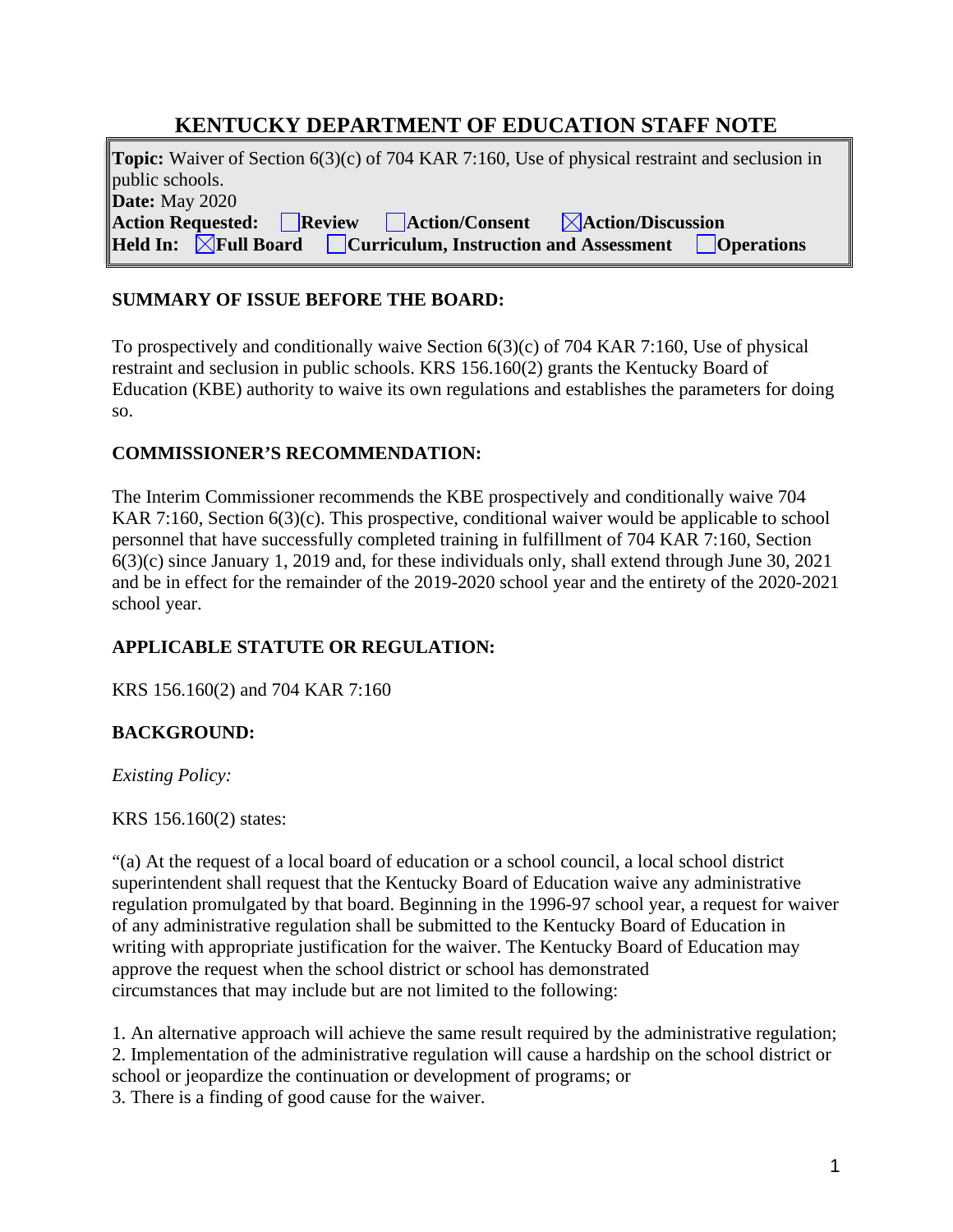(b) The following shall not be subject to waiver:

1. Administrative regulations relating to health and safety;

2. Administrative regulations relating to civil rights;

3. Administrative regulations required by federal law; and

4. Administrative regulations promulgated in accordance with KRS 158.6451, 158.6453, 158.6455, and this section, relating to measurement of performance outcomes and determination of successful districts or schools, except upon issues relating to the grade configuration of schools.

(c) Any waiver granted under this subsection shall be subject to revocation upon a determination by the Kentucky Board of Education that the school district or school holding the waiver has subsequently failed to meet the intent of the waiver."

Additionally, Section 6(3) of 704 KAR 7:160 requires "a core team of selected school personnel…be designated to respond to dangerous behavior and to implement physical restraint of students" and requires members of this team "receive additional yearly training" in several areas. Subsection (c) of Section 6(3) of the regulation specifically requires core team members annually complete "simulated experience of administering and receiving physical restraint."

## *Summary of Issue:*

On March 6, 2020, Governor Andy Beshear declared, pursuant to KRS Chapter 39A, a State of Emergency and directed "the issuance of appropriate state active duty orders for the necessary officers, troops, personnel, equipment, including the resources of the Kentucky National Guard and other logistical support necessary for an immediate response to the novel coronavirus (COVID-19) emergency in the Commonwealth." Due to the risk to public health caused by COVID-19, the Centers for Disease Control and Prevention (CDC) and the Kentucky Department of Public Health (DPH) recommend that the public practice social distancing, meaning staying at home when possible and otherwise maintaining six feet of distance from other individuals, to minimize the transmission of the virus.

Successfully and safely completing "simulated experience of administering and receiving physical restraint," as currently mandated by Section 6(3)(c) of 704 KAR 7:160, requires inperson, face-to-face training exercises, which would not comply with CDC or DPH guidelines and would risk the health and well-being of participating trainers and trainees during the current and ongoing State of Emergency. For this reason, the Interim Commissioner recommends the KBE prospectively and conditionally waive 704 KAR **7**:160, Section 6(3)(c) through June 30, 2021 for school personnel that have successfully completed training in fulfillment of 704 KAR 7:160, Section 6(3)(c) since January 1, 2019. To ensure student safety and limit district liability, this waiver is being narrowly applied and will not extend to school personnel that have not successfully completed training in fulfillment of 704 KAR 7:160, Section 6(3)(c) since January 1, 2019.